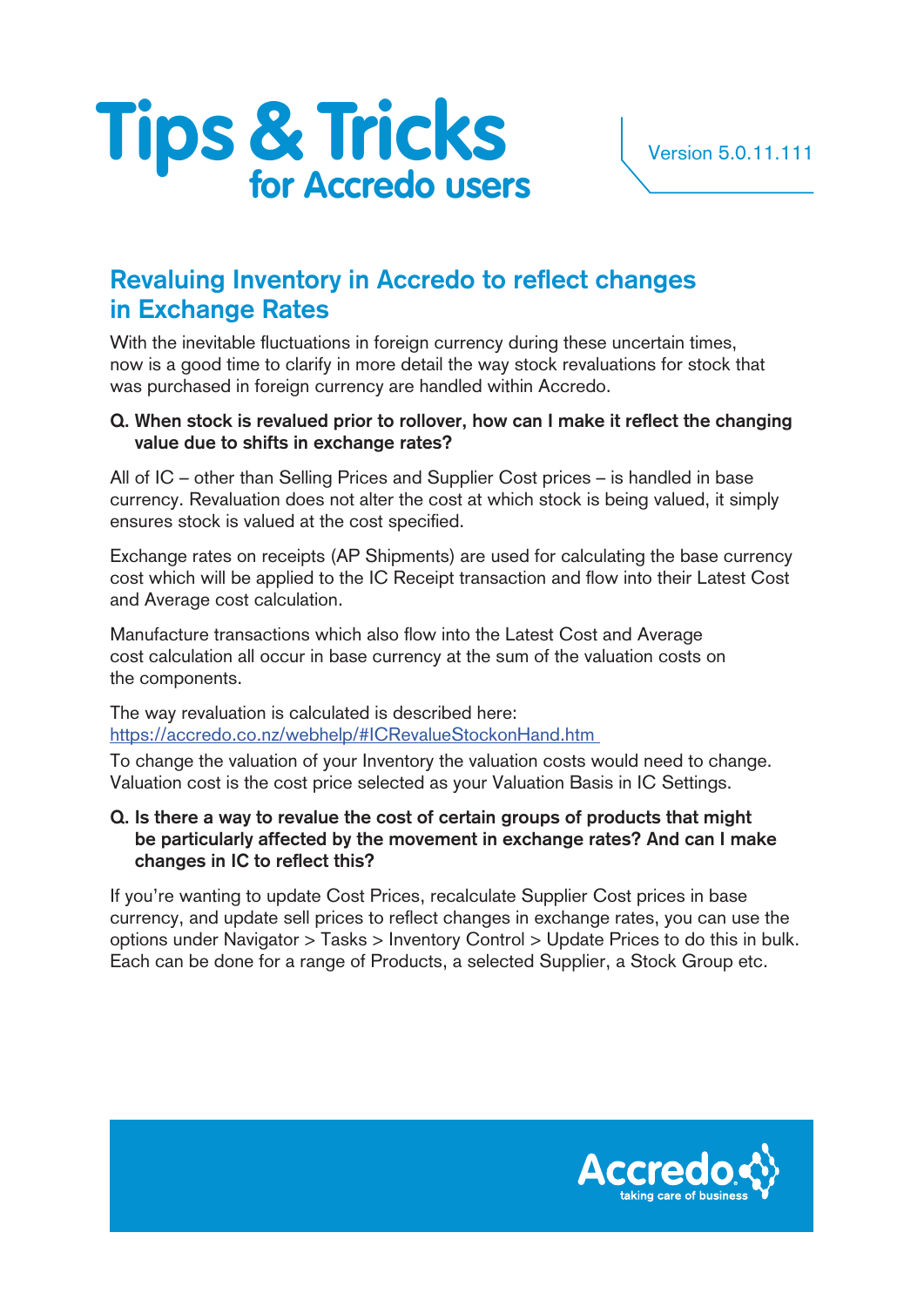## **Supplier Cost Update**

Update supplier costs by a percentage or fixed amount, also revalue the base currency Supplier Cost at a given exchange rate. Details of how to do this can be found here: https://accredo.co.nz/webhelp/#ICSupplierCostUpdate\_Selections.htm

| IC Supplier Cost Update      |                                                                               |            | $\mathbf{x}$<br>$\Box$ 0 |
|------------------------------|-------------------------------------------------------------------------------|------------|--------------------------|
| Creditor                     | <b>BRASS</b>                                                                  | <b>曲</b>   |                          |
| Currency                     | <b>GBP</b>                                                                    |            | 19                       |
| <b>Rate Type</b>             | <b>BUY</b>                                                                    | ▾∥         | Q                        |
| Date                         | 30/09/2019                                                                    |            | ▦                        |
| <b>Exchange Rate</b>         | $0.5123$ $\blacksquare$ $\blacksquare$ $\blacksquare$                         |            |                          |
| Product - From               |                                                                               | ■          | V<br>Q                   |
| Product - To                 |                                                                               | <b>曲</b> ? |                          |
| <b>Stock Group</b>           | <b>PART</b>                                                                   | ▼   ଭ      |                          |
| <b>Update Method</b>         | Amount                                                                        |            | $\checkmark$             |
| <b>Update By</b>             | 0.0000                                                                        |            |                          |
| <b>Update Type</b>           | Query Run                                                                     |            | $\check{}$               |
| <b>Cost Prices to Update</b> | <b>⊠ Supplier Standard Cost</b><br><b>√</b> Supplier Cost<br>Supplier Cost Bs |            |                          |
| Include inactive             |                                                                               |            |                          |
|                              |                                                                               |            | Run                      |

## **Global Price Update**

Globally update prices (cost or sell) for selected Products by a percentage or dollar amount. Select Products to update by applying a Product range, filtering on the Product file, selecting by Stock Group and selecting by Creditor. Details of how to do this can be found here:

https://accredo.co.nz/webhelp/#ICGlobalPriceUpdate.htm

| <b>DE IC Global Price Update</b> |                 |            |              |                                                         |                               |                         |        | $\begin{array}{c c c c c c} \hline \multicolumn{3}{c }{\mathbf{C}} & \multicolumn{3}{c }{\mathbf{X}} \end{array}$ |   |
|----------------------------------|-----------------|------------|--------------|---------------------------------------------------------|-------------------------------|-------------------------|--------|-------------------------------------------------------------------------------------------------------------------|---|
| Product - From                   |                 |            | 1.8MWARDROBE |                                                         |                               | $\overline{\mathbb{V}}$ |        |                                                                                                                   |   |
| Product - To                     |                 |            |              | <b>VIC38BRASSK</b>                                      |                               |                         |        |                                                                                                                   |   |
| <b>Stock Group</b>               |                 |            |              |                                                         |                               |                         |        |                                                                                                                   |   |
| Creditor                         |                 |            |              |                                                         |                               |                         |        |                                                                                                                   |   |
| <b>Update Method</b>             |                 |            |              | Percentage                                              |                               |                         |        |                                                                                                                   |   |
| <b>Update By</b>                 |                 |            | 10.00        |                                                         | 圖                             |                         |        |                                                                                                                   |   |
| <b>Update Type</b>               |                 |            |              | Query Run                                               |                               |                         |        |                                                                                                                   |   |
| <b>Cost Prices To Update</b>     |                 |            |              | Standard Cost<br><b>⊽</b> Latest Cost<br>☑ Average Cost |                               |                         |        |                                                                                                                   |   |
| <b>Markup Basis</b>              |                 |            | Latest       |                                                         |                               |                         |        |                                                                                                                   |   |
| <b>Sell Prices</b>               |                 |            |              |                                                         |                               |                         |        |                                                                                                                   |   |
| » Action Code                    |                 |            |              |                                                         | Currency Markup P Rnd Directn | <b>Rnd Unit</b>         |        | 云                                                                                                                 |   |
| None NZWSALE<br>N                |                 | <b>NZD</b> |              |                                                         | <b>Nearest</b>                |                         | \$0.00 |                                                                                                                   |   |
| None                             | <b>NZTRADE</b>  | <b>NZD</b> |              |                                                         | <b>Nearest</b>                |                         | \$0.00 | Δ                                                                                                                 |   |
| None                             | <b>NZRETAIL</b> | <b>NZD</b> |              |                                                         | <b>Nearest</b>                |                         | \$0.00 |                                                                                                                   | U |
| None                             | <b>NZRETINC</b> | <b>NZD</b> |              |                                                         | <b>Nearest</b>                |                         | \$0.00 |                                                                                                                   |   |
| <b>None</b>                      | <b>AURETAIL</b> | <b>AUD</b> |              |                                                         | Up                            |                         | \$0.10 | V                                                                                                                 |   |
| Include Inactive                 |                 |            |              |                                                         |                               |                         |        |                                                                                                                   |   |
|                                  |                 |            |              |                                                         |                               |                         |        | $\triangleright$ Run                                                                                              |   |